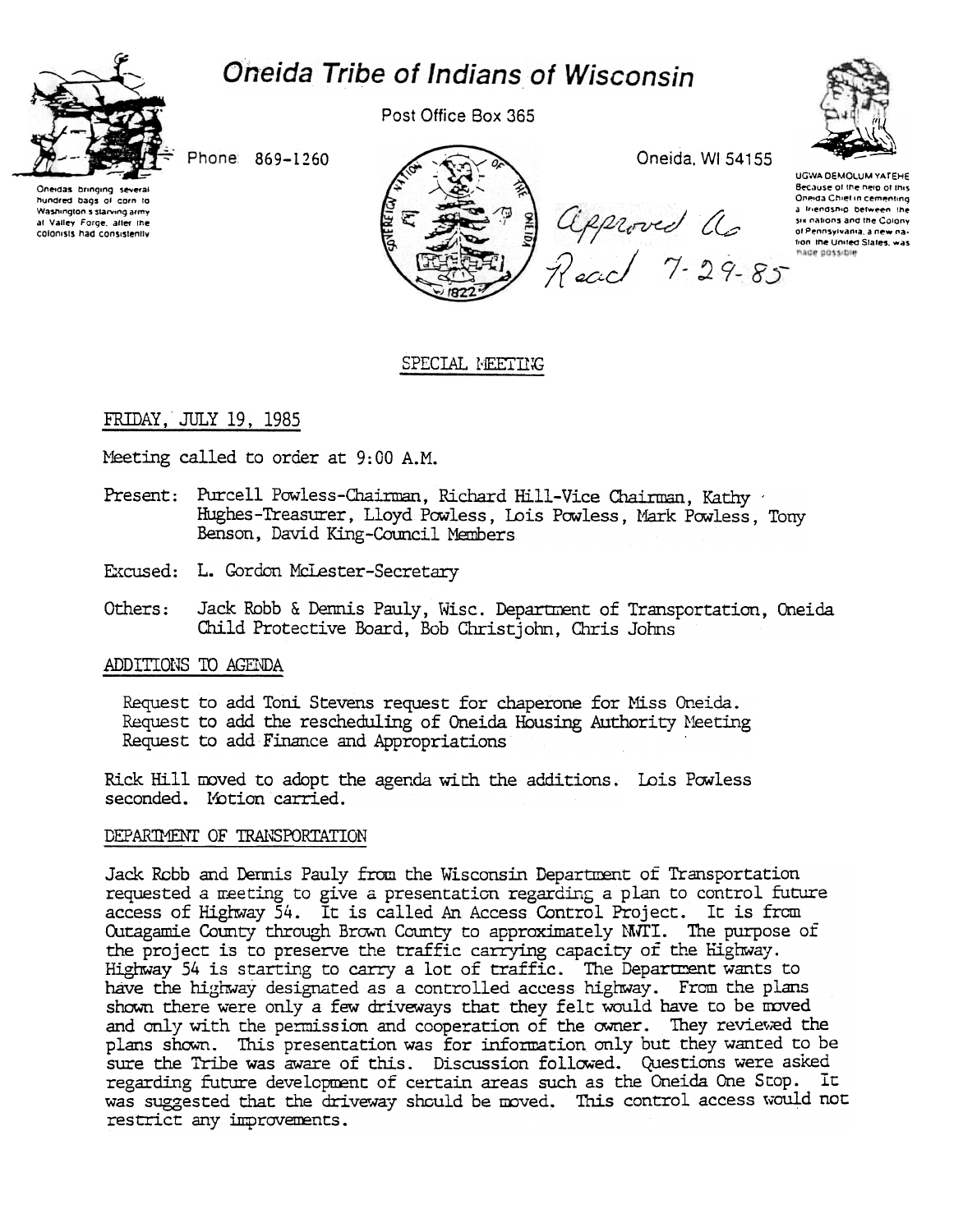ONEIDA TRIBE OF INDIANS OF WISCONSIN Special Meeting - July 19, 1985 Page 2

### ONEIDA TRIBAL SCHOOL RESOLUTION #8504

This resolution states that the Oneida Tribal School Board calls upon the UW-GB administration to take an active role in the institution of a Native American Studies minor capable of offering the courses which can address academic needs within the surrounding Indian nations and communities and which can hopefully minimize the local racism and misunderstanding which exists and grows through ignorance. Lloyd presented a draft letter to Dr. Edward Weidner, Chancellor of the Lniversity of Wisconsin-Green Bay.

Lois made a motion to approve the letter and send it out, and for Lloyd to draft up a resolution from the Tribe to go along with all the other material. Rick Hill seconded. Motion carried.

## RESOLUTION #8503 - ONEIDA TRIBAL SCHOOL RE: ANGELA GONZALEZ

The Oneida Tribal School Board developed Resolution #8503 in recognition of the achievements of Angela Gonzalez. They are requesting Business Committee support for this resolution.

Rick Hill moved to adopt the resolution. Dave King seconded. Motion carried.

#### ONEIDA CHILD PROTECTIVE BOARD REQUEST

The Child Protective Board requested to be put on the agenda to delay the Indian Child Welfare portion of the 638 proposal to strengthen the contents of the Narrative, the background information and the goals and objectives pertaining the board. Discussion on this request. Kathy stated that these are 85 funds and should be spent by September of this year. Kathy moved to approve submitting the 638 proposal as prepared. Dave King seconded.

Discussion with the Child Protective Board. Tony stated that the proposal had been approved by the Business Committee and the Board did not have a chance to review. Chairman suggested that this proposal should be sent in so the total mnies will not be lost. If we get approval, then we can mdify the contract. The Board stated some of their concerns. Kathy stated that her reasons for submitting the proposal as is, is because there are areas that the Bureau will not accept. They will follow-up with certain areas that need to be revised, or areas that are not allowed. The Child Protective Board can continue working on the portion that they want to be revised.

Call for the question. Lois Powless, Rick Hill, Lloyd Powless, Kathy Hughes, Dave King voted for. Tony Benson and Mark Powless opposed. Motion carrie

Mark Powless comment for the record based on the proposal now written, the BIA will make a determination as to how much of the proposal is to be funded. We might ask for whatever we are asking for and the BIA will fund what they feel is necessary. Kathy stated that this is not a competitive grant. This money has already been allocated for the Tribe. The Board felt that as submitted, a portion of the proposal could not be funded. The Board still felt there was concern. The Board will work widh dhe Grants Writer to revise this portion.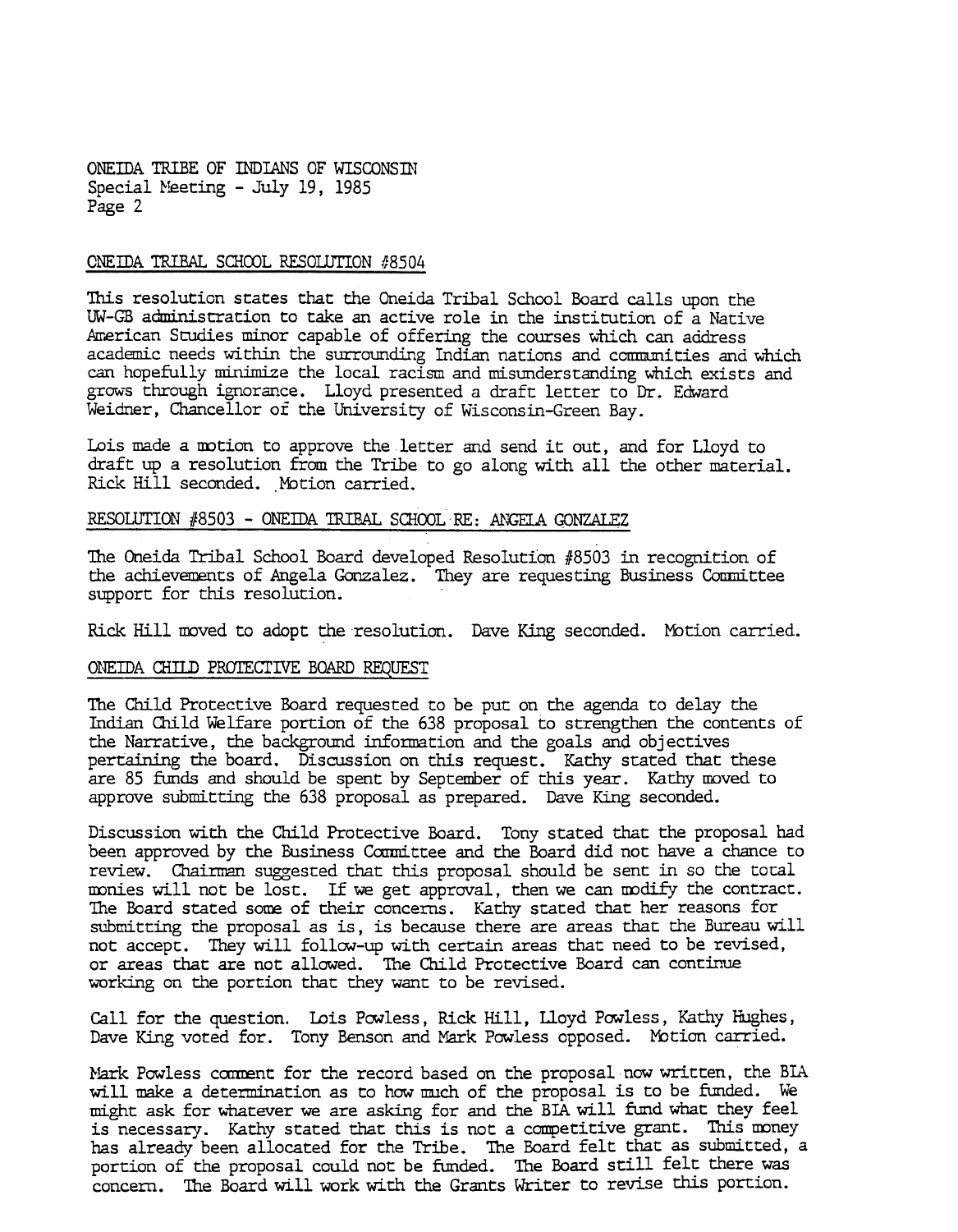ONEIDA TRIBE OF INDIANS OF WISCONSTN Special Meeting -July 19, 1985 Page 3

#### TRAVEL REQUEST

Mark Powless withdrew his request to attend the Commerce Annual Conference and Transnational Business Fair in San Francisco.

#### MISS ONEIDA REQUEST

Rick Hill moved to approve the request of Toni Stevens to be chaperone for Miss Oneida to travel to Bismark, North Dakota on September 3 - 7, 1985. Tony Benson seconded. Mark Powless abstained. Motion carried.

# RESCHEDULED ONEIDA HOUSING AUTHORITY MEETING

Lois Powless made a motion to reschedule the meeting with the OHA for August 1985 at 9:00 A.M. Tony Benson seconded. Motion carried.

FINANCE & APPROPRIATION RECOMMENDATIONS PER MENO OF 7/17/85

(1) INFORMATION - Equipment Purchase - Reviewed bids for a mail van. Al bids were too high; Purchasing Agent will continue looking.

85-081 - JCM budget modification to increase by \$5,500 for added funds to student count per capita.

Tony Benson moved to approve, Kathy Hughes seconded. Motion carried.

INFORMATION: 85-082 Reviewed WIC proposal to submit to state for FY '86.

85-083 Reviewed Health Center budget modification; added \$151,036 carryover from FY '84.

Tony Benson moved to approve, Kathy Hughes seconded. Motion carried.

INFORMATION: 85-084 - Wells & Septic budget modification to reflect additional funding of \$24,824. 60.

INFORM: Liquidating printing equipment. See attached memo from Bob Niemela. Proceeds will be used to purchase a typesetter.

Equipment Purchase - Bingo is requesting to purchase a new bingo machine The old one will be reconditioned and kept for back-up. Cost is  $$3,295.00$ . F & A recommends approval for purchase.

Dave King moved to approve, Kathy Hughes seconded. Motion carried.

Equipment Purchase - Broken windows at Civic Center is covered by insurance. Therefore we will proceed with replacement.